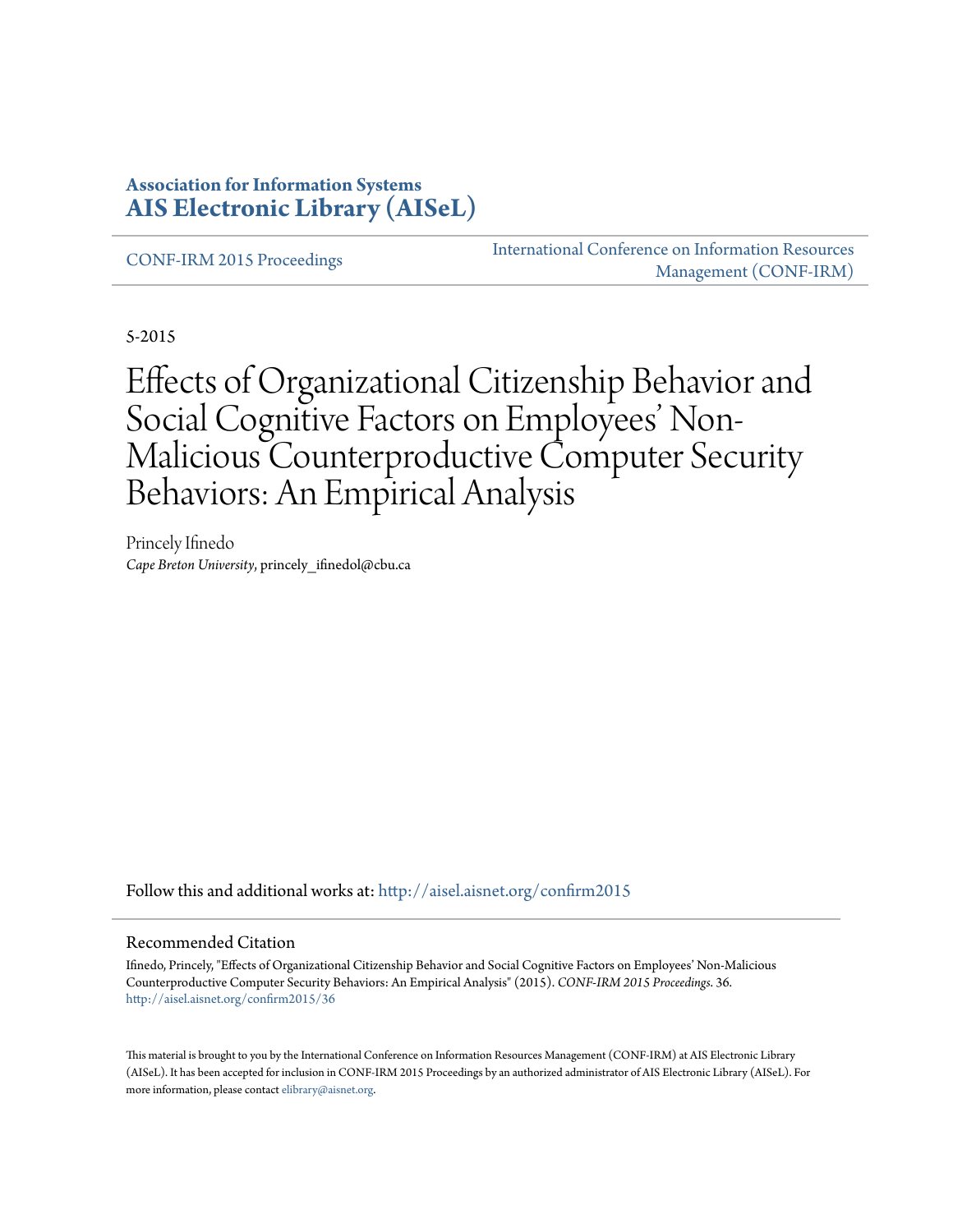## **P20. Effects of Organizational Citizenship Behavior and Social Cognitive Factors on Employees' Non-Malicious Counterproductive Computer Security Behaviors: An Empirical Analysis**

Princely Ifinedo Cape Breton University, princely\_ifinedol@cbu.ca; pifinedo@gmail.com

#### *Abstract*

Employees' non-malicious counterproductive computer security behaviors (CCSB) at work could put organizations' information-related assets at risk, if unchecked. Using concepts from the social cognitive and organizational citizenship behavior (OCB) theoretical frameworks, this study examined the effects of observational learning/modeling, social support, and OCB (i.e., helping behaviors and civic virtue) on employees' desire to indulge in CCSB. A research model including the aforementioned factors was proposed and tested using the partial least squares (PLS) technique. A survey of Canadian professionals' opinions was used. The result did not affirm the relationship between employees' observational learning/modeling and intentions to engage in CCSB. The results, however, confirmed that social support and OCB (i.e., helping behaviors and civic virtue) have significant negative effects on intentions to engage in CCSB, which, in turn, has a significant positive effect on employees' self-reported indulgence of CCSB at work.

#### *Keywords*

Information Security, Organizational Citizenship Behavior, Social Cognitive Theory, Non-Malicious, Counterproductive Computer Security Behaviors, Employees, PLS, and Survey.

### **1. Introduction**

In this digital era, computer-related information security issues and their management have become a source of major concern for organizations of all sizes, all over the world (Richardson 2012; Ifinedo et al. 2014). Threats to organizations' information-related assets can come from both internal and external sources (Loch et al. 1992; Verizon Business Systems 2011; Richardson 2012). In fact, one industry report indicated that 48% of data breaches were attributable to organizational insiders, i.e., employees (Verizon Business Systems 2011). This is because employees have more privileged access to their organization's digital resources than do outsiders. Equally disastrous to organizations' objectives are benign computer-related security practices or acts that employees choose to engage in. For example, employees who respond to spam emails and/or visit unsanctioned Web sites at work inadvertently open back doors for attacks on their organizations' information-related assets. Thus, the human agent, i.e., "the insider," plays a significant role in ensuring whether organizations' information-related assets are safeguarded or not (Richardson 2012; Ifinedo 2012; D'Arcy & Devaraj 2012; Ifinedo 2014b).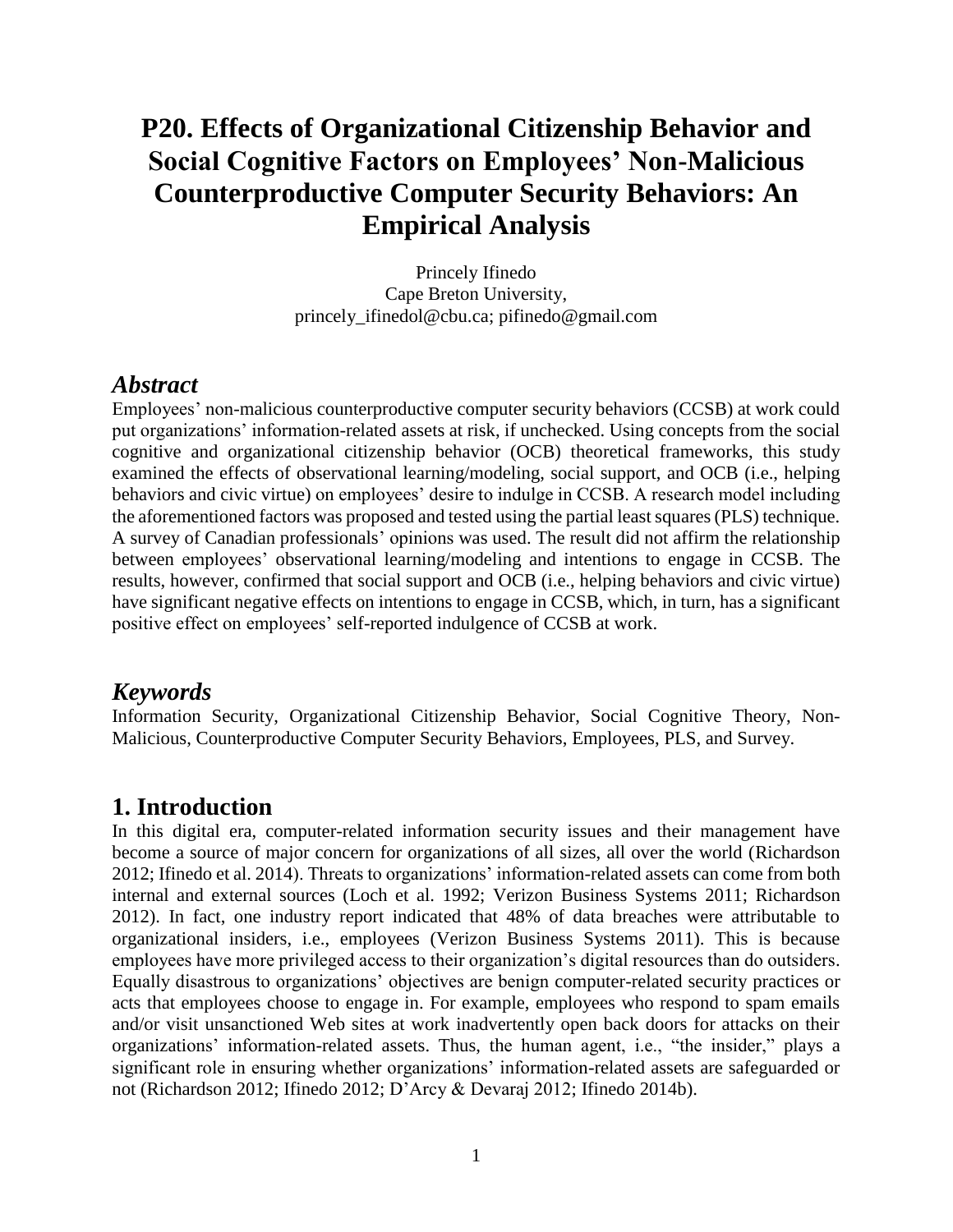Prior BIS research studied computer abuse, misuse, compliance, and noncompliance with IS security procedures in organizations (Herath & Rao 2009a, 2009b; Guo et al. 2011; Ifinedo 2012; D'Arcy & Devaraj 2012; Ifinedo, 2014a; D'Arcy et al. 2014). It is worth noting that lumping together such diverse issues may becloud the understanding of the sorts of factors that may or may not impact each concern. For instance, Guo (2013) argued that factors that explain employees' computer abuse may not necessarily be pertinent to explaining the desire to flout organizations' IS security guidelines. Similarly, the nature of employees' information security acts could either be malicious (i.e., computer fraud and data theft) or non-malicious (i.e., leaving passwords on office desks and using weak passwords). To add to the literature in the area, this study will focus on employees' non-malicious counterproductive computer security behaviors (CCSB). Herein, CCSB draws from the term "counterproductive work behavior" (CWB) in human resource management and psychology literature (Spector & Fox 2010), which refers to employee behaviors that go against the legitimate interests of an organization. CWB is an active and volitional act engaged in by individuals, as opposed to accidental or unintentional actions (Spector & Fox 2010). Accordingly, CCSB refers to employees' computer use practices and general information security behaviors that go against the legitimate interests of an organization. Examples of CCSB considered in this study include visiting non-related Web sites at work, not updating work-related passwords regularly, and so forth. Malicious (harmful) behaviors will not be considered.

The majority of previous BIS research has employed a select few social psychology and criminological theories to explicate information security behaviors in the workplace. However, recent studies (Albrechtsen 2007; Rhee et al. 2009; Moody & Siponen 2013; Guo 2013; Ifinedo 2014a; D'Arcy et al. 2014) have shown that individual dispositions, cognitive and social influences in the work environment greatly impact employees' IS security behaviors. Research into the effects of such factors has not received extensive recognition in BIS. To add to the literature, this study will investigate the effects of prosocial behaviors and social cognitive influences on employees' desire to indulge in CSSB in the workplace. To that end, this study is the first of its kind to examine the impacts of the aforementioned factors on employees' urge to engage in CCSB. Specifically, the research question posed in this study is: *What effects do organizational citizenship behavior and social cognitive factors have on employees' desire to engage in CCSB*? Accordingly, this study draws from the social cognitive theory (SCT) (Bandura 1986) and organizational citizenship behavior theory (Organ 1988).

### **2. Background information**

#### **2.1 Employees' non-malicious counterproductive computer security behaviors**

Various taxonomies on individual IS or information technology (IT) security behaviors have been suggested in the IS security management literature (Loch et al. 1992; Stanton et al. 2005; Guo 2013). This study builds upon the work of Loch et al. (1992), who identified sources of information security threats to an organization; and Stanton et al. (2005), who proposed a taxonomy of enduser computer security behaviors. Regarding the sources of threats, this study focuses solely on human sources, i.e., employees, ex-employees, consultants, and so on. Actions of malicious entities, i.e. hackers are outside the scope of this study, so are natural disasters, i.e. flood, fire, and so on. The targets of this current study are employees. Stanton et al. (2005) categorized the nature or acts of threats as either malicious or non-malicious. Thus, malicious end-user security behaviors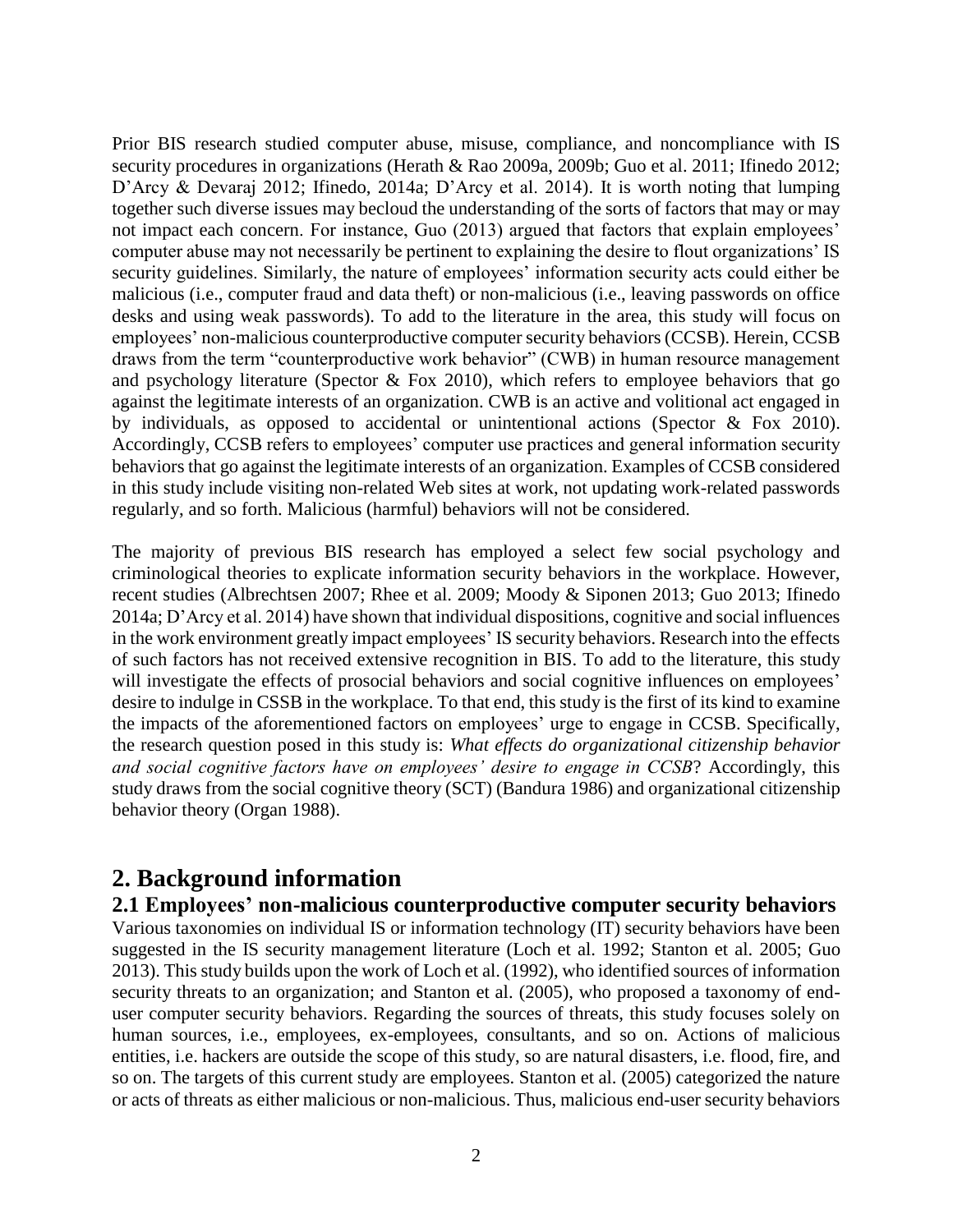include, for example, an employee who breaks into an employer's protected IS to steal a trade secret; non-malicious end-user security behaviors include items such as choosing a weak password and responding to spam email. Following a literature search on non-malicious security behaviors and experts' opinions, a list of CCSB was drawn up (Table 1). Other studies in BIS (Stanton et al. 2005; Guo et al. 2011; Chu & Chau 2014) have considered similar items.

### **2.2 Theoretical background**

#### *2.2.1 Social cognitive theory*

Social cognitive theory (SCT) posits that individuals acquire and maintain behaviors by emphasizing external and internal social reinforcement (Bandura 1986). It evolved from social learning theory, which asserts that people learn not only from their own experiences but also by observing the actions of others in their environment. Social support and other items have been incorporated into SCT (Bandura 2004). Admittedly, only factors from SCT, which are deemed relevant to this study are considered, i.e., observational learning/modeling and social support. Another major component of SCT, i.e. self-efficacy has already been studied in the context of CCSB (Ifinedo et al. 2014; Ifinedo 2014b). Observational learning/modeling refers to the learning that occurs through observing the behavior of others (Bandura, 1986; 2004). A social model, e.g., co-worker/supervisor, is important in observational learning; such a person facilitates cognitive process behavior of others. Social support refers to the perceived support received from others, i.e., coworkers and supervisors at work (Sarason et al. 1983; Bandura 2004); it enables an individual to interpret events around him or her, guide future behavioral engagements, and enhances the ability to problem-solve (Tilden & Weinert 1987).

#### *2.2.2 Organizational citizenship behavior*

Organizational citizenship behavior (OCB) is defined as an individual behavior that promotes the effective functioning of the organization (Organ 1988). OCB exerts positive influence on organizational effectiveness, as it provides socio-emotional support to employees, and facilitates the work of others (Organ 1988; Yen et al. 2008). The construct of OCB is multidimensional (Organ 1988; Podsakoff et al. 2000). Podsakoff et al.'s (2000) dimensions of OCB included helping behavior, civic virtue, loyalty, and so forth. For illustrative purposes, this study employs two dimensions of OCB, i.e., civic virtue and helping behavior, which a study found to be pertinent to IS success in organizations (Yen et al. 2008). Other OCB items are not considered in this study because their potential links with IS variables have not been widely ascertained. That said, civic virtue refers to the willingness of an employee to actively participate in organizational governance and monitor the environment for possible threats, at a personal cost (Podsakoff et al. 2000; Yen et al. 2008). Helping behavior refers to an employee voluntarily helping other employees and preventing work-related problems (Organ 1988; Podsakoff et al. 2000).

### **3. Research model and hypotheses**

The study's research model is shown in Figure 1. It includes control variables, such as age, years of IT use, and IT knowledge to determine their effects on the dependent variable. Past studies have shown that such variables are related to employees' perceptions of computer security issues (e.g., D'Arcy & Devaraj 2012).

It is possible that where employees go above and beyond job requirements to help colleagues identify potential threats to organizational effectiveness, the urge among workers to indulge in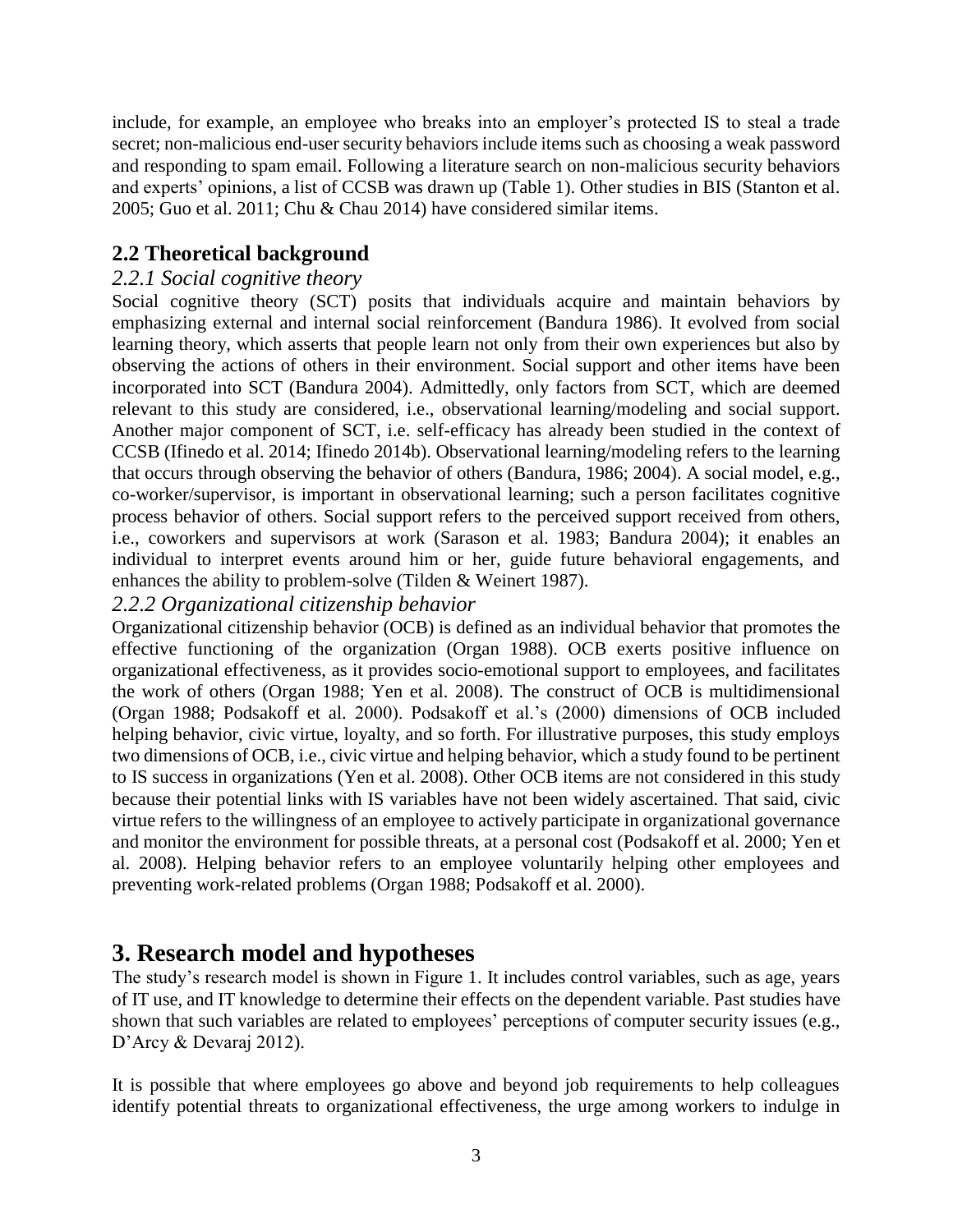such behaviors will be at a minimum. If such assistance is readily available, for example, to the less knowledgeable, this could sensitize them to the dangers of unsanctioned norms and practices to organizational functioning and success. Workers' helping behavior and civic virtue have been shown to positively impact organizational performance and efficiency (Walz & Niehoff 2000). Logically, the absence of such will lead to organizational inefficiency. With regard to CCSB, helping behavior was shown to have a negative correlation with misuse of IS resources (Chu & Chau 2014). Therefore, it is hypothesized that:

*H1: Organizational citizenship behavior (as indicated by helping behavior and civic virtue) will have a negative effect on intention to engage in CCSB.*



**Figure 1**: The Research Model

Social support received from the supervisor and colleagues is critically important in shaping the behaviors of workers in an organization (Sarason et al. 1983). Current and future behavioral engagements, as well as the ability to solve problems related to a target behavior, are positively impacted where such support is available (Tilden & Weinert 1987; Glomb & Liao 2003). If employees can rely on and receive needed support from colleagues related to avoiding CCSB, it is likely that the urge to engage in such behaviors will diminish (Herath & Rao 2009b; Bulgurcu et al. 2010). Conversely, the lack of coworker support in such matters can result in an individual's urge to commit unacceptable, antisocial acts or engage in negative behaviors (Glomb & Liao 2003). Thus, where social support is high, the urge to engage in CCSB will be low. Therefore, it is hypothesized that:

*H2: Social support will have a negative effect on intention to engage in CCSB.*

According to SCT (Bandura 1986), people can expand their outcomes on the basis of information conveyed through the observation of others. In the context of computer software training, Yi and Davis (2003) found that observational learning processes significantly influenced training outcomes. Previous research suggested that group perceptions and observation of significant others mattered in employees' desire to comply with their organizations' IS rules and procedures (Bulgurcu et al. 2010; Guo et al. 2011; Ifinedo, 2014a). Thus, it is logical to expect that, with respect to acceptable computing behaviors, workers who have successfully learned and modeled coworkers and supervisors in such matters would shun CCSB, and those who have not may continue to engage in such behaviors. Therefore, it is hypothesized that:

*H3: Observational learning/modeling of coworkers/supervisors who sanction will have a negative effect on intention to engage in CCSB.*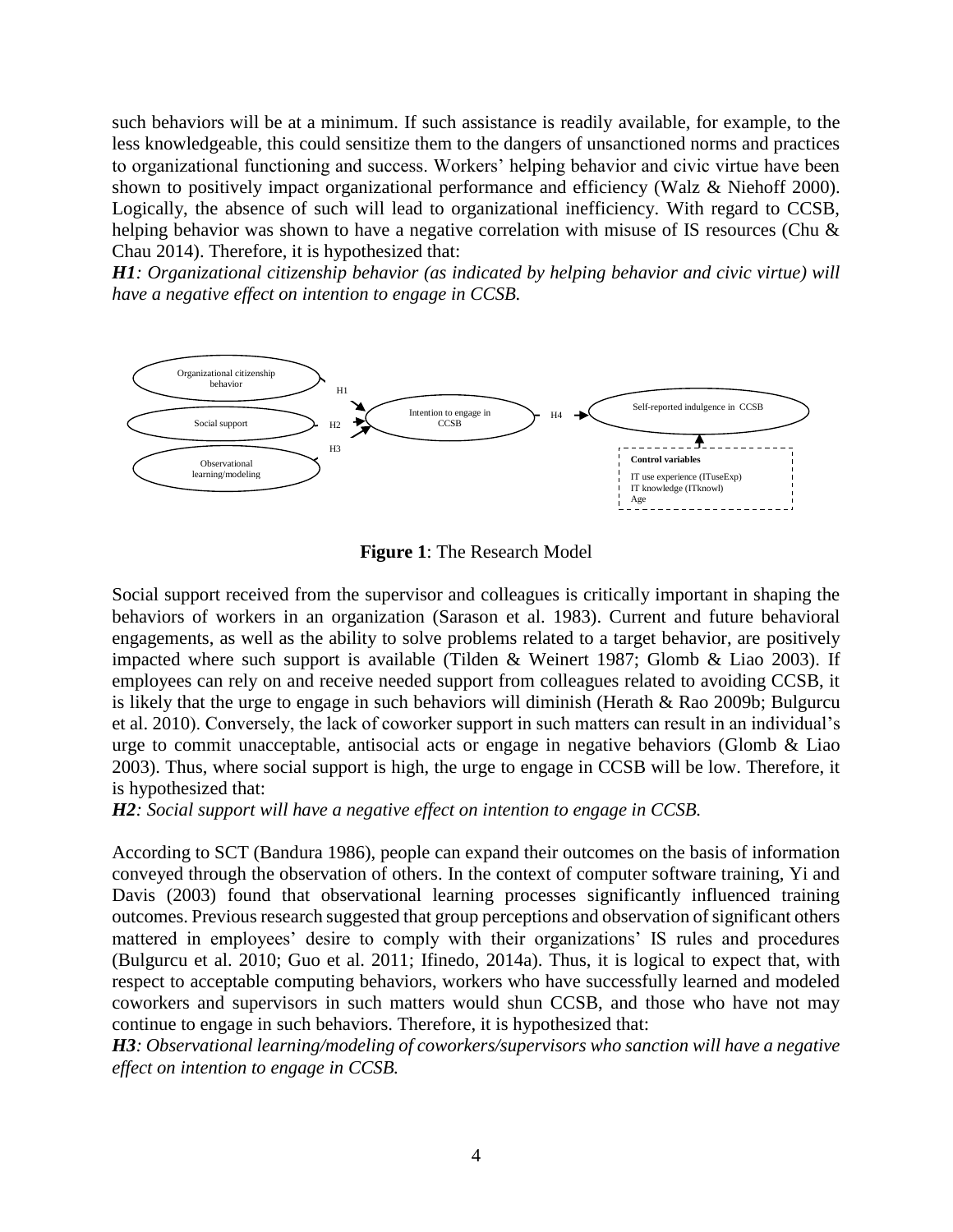Sheppard et al. (1988) and others in examining the link between intention to engage in a specific behavior and actual behavior showed that intentions are strong predictors of behaviors. In the BIS literature, Moody and Siponen (2013) showed that intention to comply with information security policies has a significant effect on actual compliance with such policies. In general, the relationship between intentions and behavior has been shown to be consistently strong across contexts (Sheeran 2002). That noted, it is hypothesized that:

*H4: Intention to engage in CCSB will have a positive effect on self-reported indulgence in CCSB.*

### **3. Research methodology**

Pre-test and pilot surveys were conducted to enhance the content and face validities of the items used (Ifinedo et al. 2014). The final survey was administered through Fluidsurvey.com. Canadian professionals with knowledge of CCSB were contacted. Data of 201 respondents was used in the final sample. 35% of participants were female, and 65% were males. 38% and 27% of them were in the 30 to 40 and 41 to 50 age range, respectively. Over 90% of them have university education. The average years of computer use was 19.2 years  $(S.D. = 6.2)$  and have 6.7 years  $(S.D. = 6.0)$ tenure at their current organizations. Some of the participants' job titles include financial manager, engineer, business analyst, IT consultant, and senior accountant. Diverse industries such as energy, services, IT, manufacturing, healthcare, and so forth were included in the sample. The data sample include an evenly distribution of organization size and annual revenue. 48 respondents came from organizations with 251 to 500 employees and 36 participants are from organizations with 5000 workers and above. The majority of the participating organizations' annual revenue is between \$1and \$9.9 million (18%). 16% and 6% of them have revenues between \$10 and \$99 million and \$ 1 billion and above, respectively. As the survey method used collected both independent and dependent data from the same source, common method variance (CMV) cannot be ruled out. CMV refers to a bias in the dataset due to something external to the measures used in the study. Procedural remedies recommended by Podsakoff et al. (2003) in reducing the effects of CMV were followed.

### **3.1 The study's constructs**

The items used to assess CCSB (Table 1) were sourced from the extant BIS literature and experts; full discussion on the items' development and validation will be provided elsewhere in the literature. Participants in this study were asked the question: "Please indicate how often you indulge in the CCSB listed in Table 1." Their responses were assessed on a seven-point Likert scale ranging from "Almost never" (1) to "Almost always" (7).

Four measures from Yi and Davis (2003) were used to operationalize the observational learning/modeling construct. Two measures were used to represent social support; these were borrowed from Sarason et al. (1983). Intention to engage in CCSB was measured using a threeitem scale adapted from Bulgurcu et al. (2010) and Ifinedo (2014a). Given the multidimensional nature of organizational citizenship behavior, this factor was represented as a second-order factor with first-order factors, i.e., helping behavior and civic virtue. Two measures borrowed from Podsakoff et al. (1997) and Yen et al. (2008) were used to assess helping behavior and civic virtue. All the independent variables were assessed on a seven-point Likert scale ranging from "Strongly disagree" (1) to "Strongly agree" (7). The description of the study's measures, their descriptive statistics, and their standardized factor loadings are shown in Table 2.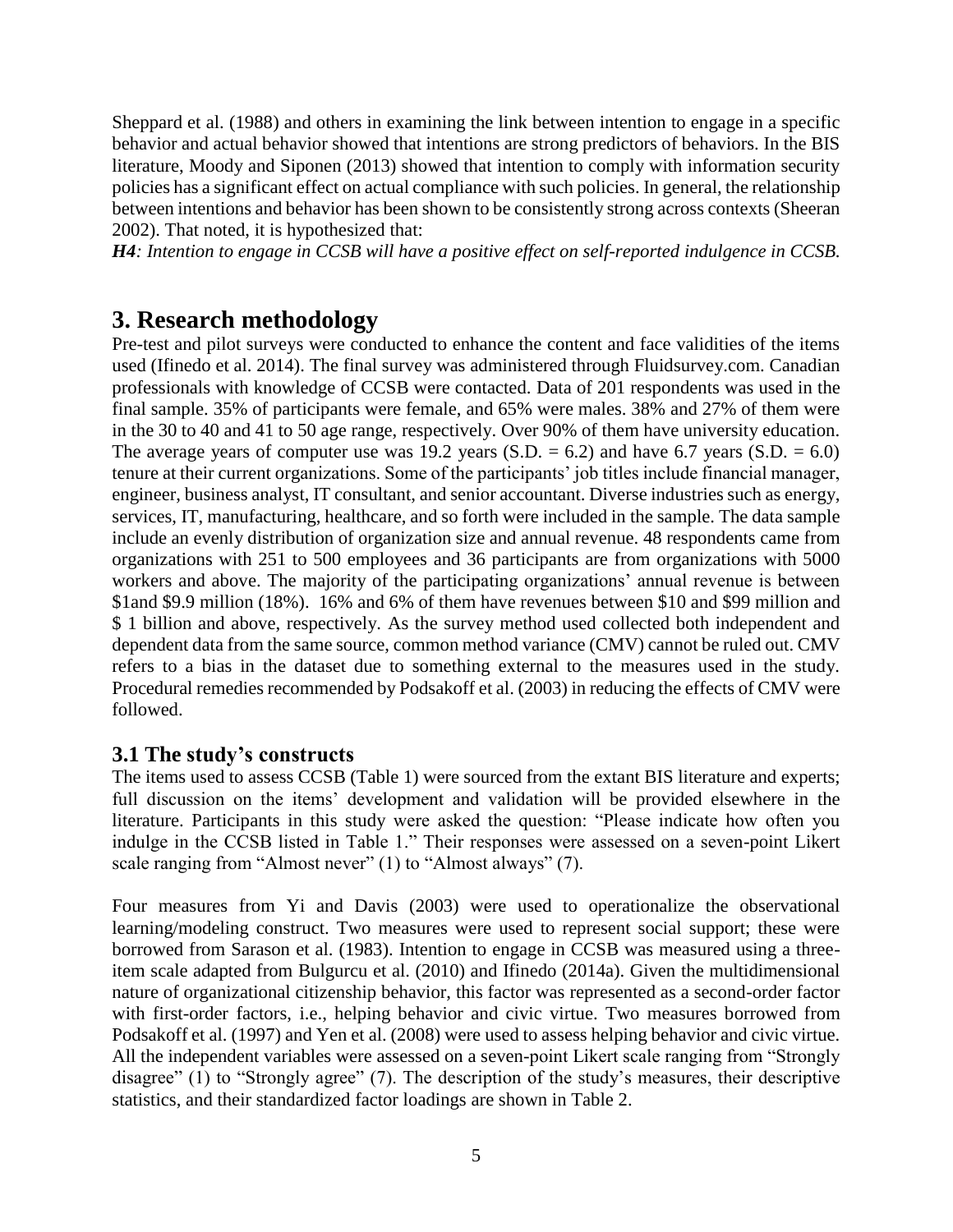| No. | <b>CCSB</b> Item                                                              | p values | <b>VIF</b> |
|-----|-------------------------------------------------------------------------------|----------|------------|
| #1  | Allowing one's family (i.e. children) to play with work laptop                | < 0.001  | 1.372      |
| #2  | Not updating anti-virus and/or anti-spyware software at work                  | 0.044    | 1.123      |
| #3  | Using weak passwords at work                                                  | 0.007    | 1.227      |
| #4  | Not updating work-related passwords regularly                                 | $0.086+$ | 1.658      |
| #5  | Visiting non-related websites at work                                         | 0.038    | 1.168      |
| #6  | Pasting or sticking computer passwords on office desks                        | < 0.001  | 1.534      |
| #7  | Not backing up data files as frequently as possible                           | $0.093+$ | 1.620      |
| #8  | Responding to spam (i.e. unsolicited emails)                                  | < 0.001  | 1.372      |
| #9  | Downloading unauthorized software (i.e. freeware) onto work computer          | 0.005    | 1.342      |
| #10 | Not logging out of secure systems after use                                   | 0.008    | 1.124      |
| #11 | Disclosing work-related passwords to others                                   | < 0.001  | 1.687      |
| #12 | Leaving one's work laptop unattended ( <i>i.e.</i> outside work environments) | 0.008    | 1.285      |
| #13 | Not always treating sensitive data carefully                                  | < 0.001  | 1.394      |

**Table 1**: The List of CCSB Considered in the Study

| Construct (Second-<br>order)           | First-order factor                                                        | Measuring item                                                                                                                | Standardized factor<br>loading |
|----------------------------------------|---------------------------------------------------------------------------|-------------------------------------------------------------------------------------------------------------------------------|--------------------------------|
|                                        | Social support (Socsup)                                                   | can count on my coworkers/supervisors to help me<br>avoid CCSB.                                                               | 0.943                          |
|                                        | (Mean = 4.17; SD = 1.68)                                                  | I can talk about CCSB and related problems with my<br>coworkers/supervisors.                                                  | 0.947                          |
|                                        | Observational<br>learning/modeling<br>(Obsverm)<br>(Mean =4.11; SD= 1.52) | pay attention to coworkers'/supervisors' computer<br>security behaviors and practices.                                        | 0.788                          |
|                                        |                                                                           | have opportunity to process computer security<br>behaviors/practices demonstrated by<br>coworkers/supervisors.                | 0.798                          |
|                                        |                                                                           | I have opportunity to accurately reproduce computer<br>security behaviors/practices demonstrated by<br>coworkers/supervisors. | 0.909                          |
|                                        |                                                                           | am motivated by coworkers'/supervisors' computer<br>security behaviors and practices.                                         | 0.875                          |
|                                        | Civic virtue<br>(Mean = 4.69; SD = 1.36)                                  | actively participate in activities relevant to protecting<br>my organization's data and information.                          | 0.904                          |
| Organizational<br>citizenship behavior |                                                                           | I take the initiative to call attention to any problems with<br>my organization's information security.                       | 0.900                          |
| (Orclbv)                               | Helping behavior<br>(Mean = 4.40; SD = 1.44)                              | go out of my way to help colleagues understand<br>problems related to CCSB.                                                   | 0.906                          |
|                                        |                                                                           | I voluntarily help colleagues prevent the occurrence of<br>problems related to CCSB.                                          | 0.904                          |
|                                        | Intention to engage in<br>CCSB (Intent)<br>(Mean = 4.96; SD = 1.36        | It is possible that I will engage in some form of CCSB, in<br>the future.                                                     | 0.926                          |
|                                        |                                                                           | am certain that I will engage in some form of CCSB, in<br>the future.                                                         | 0.939                          |
|                                        |                                                                           | am likely to engage in some form of CCSB, in the<br>future.                                                                   | 0.946                          |

**Table 2**: The Questionnaire's Items and Descriptive Statistics, and Standardized factor loading

### **4. Data analysis**

The partial least squares (PLS) technique was used for data analysis, as it does not require large sample size, and because it supports both formative and reflective models (Chin 1998). This study used WarpPLS 4.0 software to conduct PLS analysis; this software supports both linear and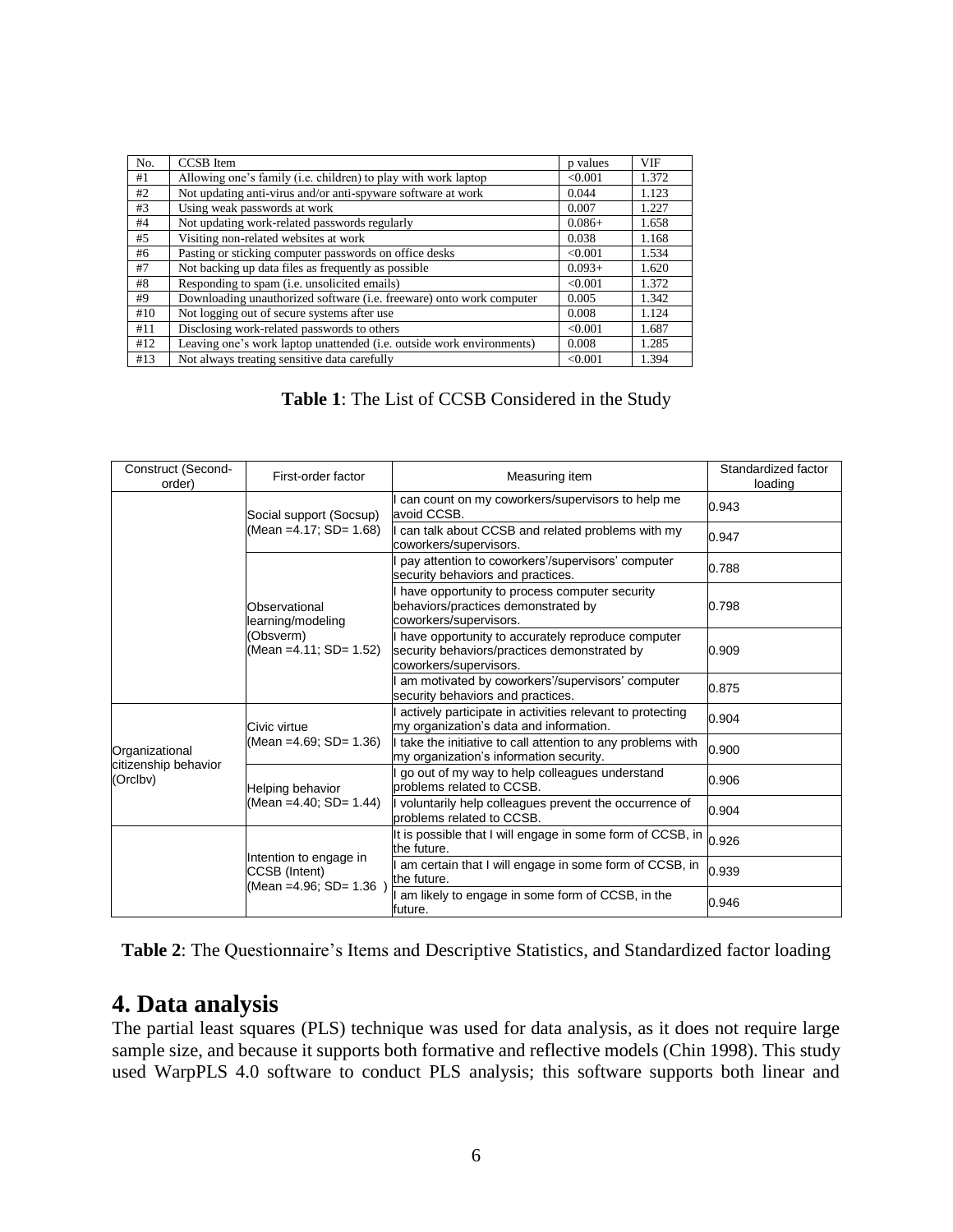nonlinear relationships in an integrative manner (Kock 2014). PLS recognizes two components of a casual model: the measurement and the structural models.

#### **4.1 The measurement model**

For the reflective constructs, internal consistency and convergent and discriminant validities were carried out to test the psychometric properties of the measures used to represent them (Fornell & Larcker 1981; Chin 1998). Two tests used to evaluate internal consistency of measures are composite reliability (COM) and Cronbach's alpha (CRA) values. Generally, values no less than 0.70 are considered adequate for assessing internal consistency of variables (Chin 1998). Convergent and discriminant validities are assessed by the following criteria: (a) the standardized item loadings should exceed 0.707; (b) the square root of the average variance extracted (AVE) should be no less than 0.707 (i.e., the AVE should be above the threshold value of 0.50); (c) the items should load more strongly on their respective constructs than on other constructs; and (d) the square root of AVE should be larger than the correlations between that construct and all other constructs (Chin 1998). Cross-loadings are obtained by correlating constructs' factor scores with standardized item scores (Kock 2014); the results, in this regard, show that items load more strongly on their respective constructs (omitted here due to space considerations). Table 2 shows that CRA and COM are consistently above the threshold value of 0.70, the AVE ranged from 0.712 to 0.897, and in no case was any correlation between the constructs greater than the squared root of AVE (the principal diagonal element). Overall, the psychometric properties of the measures used for the reflective construct were adequate.

For the formative construct, i.e., CCSB (the dependent variable), the examination of weights in the principal component analysis is suggested (Petter et al. 2007). Another technique for assessing measures used in formative constructs is to test multicollinearity among indicators; excessive collinearity within scales can destabilize the model (Petter et al. 2007). First, the results showed that item weights have significant values. Two CCSB items with insignificant weights were excluded in the analysis. The variance inflation factor (VIF) indicators (Table 1) ranged from 1.123 to 1.687, which are below the recommended 3.3 threshold (Petter et al. 2007), as well as the more stringent value of 2.5 suggested by Kock (2014). *In toto*, convergent and discriminant validities of measures used to represent the formative construct have been assured.

|          | COM   | CRA   | AVE   | Intent   | Selfccsb | Orclbv   | Socsup   | Obsverm  |
|----------|-------|-------|-------|----------|----------|----------|----------|----------|
| Intent   | 0.956 | 0.931 | 0.878 | 0.937    | 0.152    | $-0.213$ | $-0.192$ | $-0.167$ |
| Selfccsb | NA    | ΝA    | NA    | 0.152    | NA       | $-0.046$ | 0.005    | 0.087    |
| Orclby   | 0.902 | 0.781 | 0.821 | $-0.213$ | $-0.046$ | 0.906    | 0.486    | 0.596    |
| Socsup   | 0.946 | 0.885 | 0.897 | $-0.192$ | 0.005    | 0.486    | 0.947    | 0.464    |
| Obsverm  | 0.908 | 0.864 | 0.712 | $-0.167$ | 0.087    | 0.596    | 0.464    | 0.844    |

Note: a) Not applicable (NA), Composite reliability (COM), Cronbach's alpha (CRA), Average valance extracted (AVE); b) Off-diagonal elements are correlations among constructs; c) The bold fonts in the leading diagonals are the square root of AVEs.

**Table 3**: Composite Reliability, Cronbach Alphas, Aves, and Inter-Construct Correlations

### **4.2 The structural model**

The WarpPLS 4.0 software provides information about the path significance, coefficients, i.e., beta (β), and the coefficient of determination ( $\mathbb{R}^2$ ) for the structural model (Figure 2). With regard to the  $\mathbb{R}^2$ , all independent variables explained 8% of the variance in intention to engage in CCSB.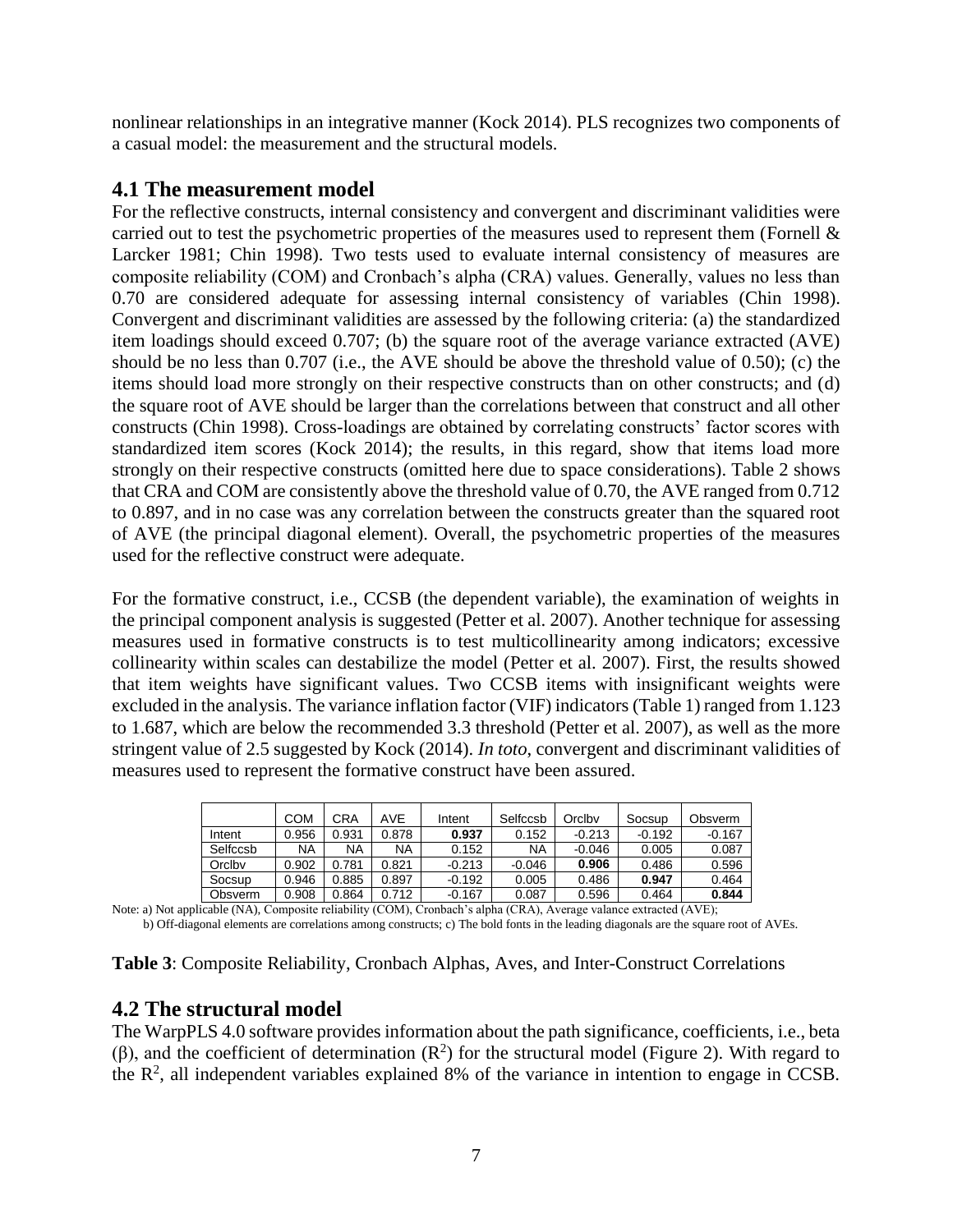Intention to engage in CCSB and the control variables explained 15% of the variance in selfreported indulgence in CCSB.



**Figure 1**: The WarpPLS 4.0 Software's Results

Three out of the four hypotheses were significantly supported. Namely, H1 was confirmed to show that organizational citizenship behavior has a negative effect on intention to engage in CCSB ( $\beta$  =  $-0.15$ ,  $p < 0.01$ ). H2, which predicted that social support would have a negative effect on intention to engage in CCSB ( $\beta$  = -0.12, p < 0.05), was confirmed. The relationship between observational learning/modeling and intention to engage in CCSB was unsupported by the data to reject H3 (β  $= -0.09$ ,  $p = 0.06$ ). Intention to engage in CCSB has a positive effect on self-reported indulgence in CCSB to significantly uphold H4 ( $\beta$  = 0.22, p < 0.01). Computer skills (IT knowledge), IT use experience, and age were found to have significant effects on self-reported indulgence of CCSB.

### **5. Discussions and conclusion**

The objective of this study was to examine the effects of individual's dispositions in organizational contexts and the influences of social cognitive factors on employees' CCSB. The results show that OCB, as indicated by helping behavior and civic virtue, has a significant negative effect on employees' intention to engage in CCSB. That is, an employee who has more cognitive abilities to actively participate in activities relevant to protecting the organization's data assets, calls the attention of others to such issues, and goes out of his or her way to help colleagues understand and prevent CCSB problems, is less likely to engage in CCSB. This result is consistent with views suggesting that helping behaviors and civic virtues can improve organizational effectiveness and performance (Walz & Niehoff 2000; Yen et al. 2008; Chu & Chau 2014). Social support obtained from supervisors and colleagues serves to discourage a desire to engage in CCSB at work. Employees who can count on their coworkers and supervisors to help them shun CCSB have a greater tendency to avoid CCSB. The reliance on peers' support in understanding CCSB and related problems matters significantly in ensuring that acceptable behaviors related to organizational computer/IS practices are accepted or assimilated (Albrechtsen 2007; Rhee et al. 2009; D'Arcy et al. 2014). This result also mirrors insights that implied group approval of safe and acceptable computing behaviors augurs well for compliance with the sanctioned organization's IS procedures and rules (Bulgurcu et al. 2010; Ifinedo 2014a).

The data analysis did not support the prediction indicating that employees can shun CCSB by observing and modeling computer security behaviors and practices demonstrated by coworkers and supervisors. A plausible explanation for the lack of support for this hypothesis might be due to extraneous influences. For example, it might be possible that this study's participants work in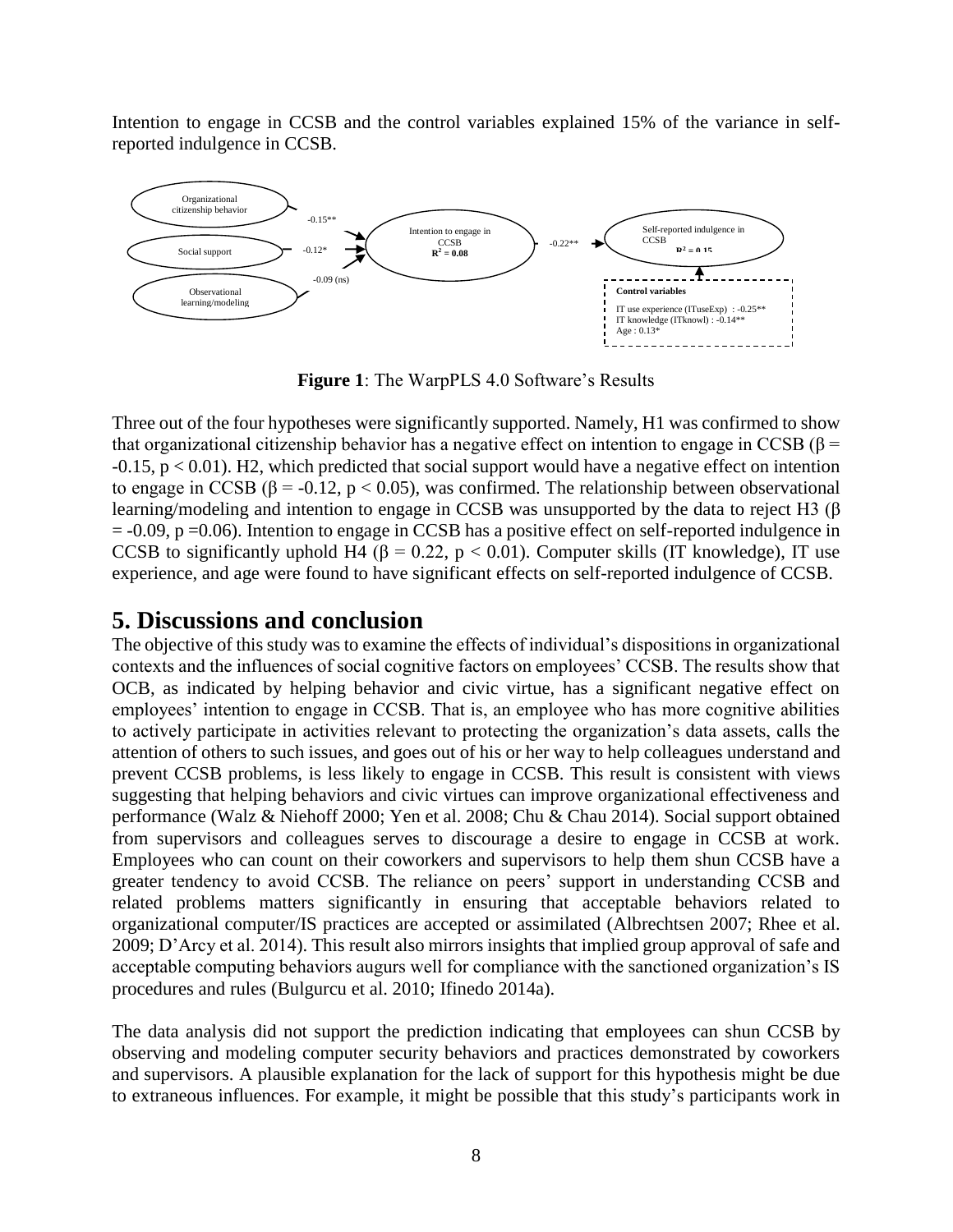settings where there are no clear social models for CCSB and related issues. Previous studies (Ifinedo et al. 2014; Ifinedo 2014b) that examined the relationship between observational learning/modeling of coworkers'/supervisors' computer security behaviors and engagements in CCSB showed that two constructs are statistically unrelated. With respect to employees' intentions to engage in CCSB, the result strongly affirms the view indicating that workers with willingness to engage in CCSB go on to commit such a behavior. By the same token, employees with no intentions to indulge in such unsanctioned computer security behavior will avoid CCSB. Congruent to the findings in past BIS studies (Moody & Siponen 2013), this study also provided support for the view suggesting that, *ceteris paribus*, individuals with intentions to comply with their prescribed organizations' IS security policies and guidelines will actually adhere to such. Regarding the control variables, data analysis confirms that the demographic variable of age and individual characteristics related to IT knowledge and IT use experience have impacts on employees' self-reported engagements in CCSB. This study has made theoretical contributions and it is hoped that practitioners derive some benefits from it as well.

### **5.1 Theoretical contributions**

This study is the first of its kind to examine employees' intention to engage in CCSB by using perspectives of individual dispositions (i.e. helping behavior and civic virtue) and social cognitive factors. In particular, no previous study has studied the effects of OCB and social support on intention to engage in CCSB. This study reduces the lacuna in our understanding of factors influencing employees' desire to engage in CCSB and related information security behaviors. This study has shown that other factors, including those with social and cognitive undertones, matter in the discourse. This study is one of the first to link CCSB to CWB in the IS domain. Given that ISrelated counterproductive behaviors scarcely get a mention in the literature (Weatherbee 2010; Chu & Chau 2014), its contribution in this regard is welcome. This research effort clearly makes a case for correctly categorizing employees' information security behaviors. It maintains that the nature of employees' information security behaviors should be viewed from the perspective of malicious (i.e., computer fraud and data theft) or non-malicious (i.e., leaving passwords on office desks and using weak passwords). Both should not be treated as being the same. The attention of other researchers being directed to such a distinction could further enhance knowledge in the area. Refinements of this sort benefit BIS research in general.

### **5.2 Practical implications**

To discourage or control employees' desire to engage in CCSB and similar unsanctioned behaviors at work, management should proactively encourage interpersonal, cooperative, and extra-role behaviors among workers in matters related to acceptable computer and IS practices. If it is not possible to instill such qualities into all employees, management should endeavor to identify persons with such nature in the organization, and direct them to be in the vanguard of promoting acceptable and sanctioned practices related to IS and computer use in the organization. Given the critical importance of social support in reducing employees' intention to engage in CCSB, managers and top management should ensure that support and other resources, i.e., the help desk, are made readily available in the organization to anyone who seeks assistance in safe computing and information security practices. When implementing policies and procedures to tackle CCSB, management needs to be aware that variables of age, IT knowledge, and IT use experience, have impacts on employees' indulgence in such behaviors. Namely, older workers and those with greater IT knowledge and use experience are more likely to engage in CCSB at work. Special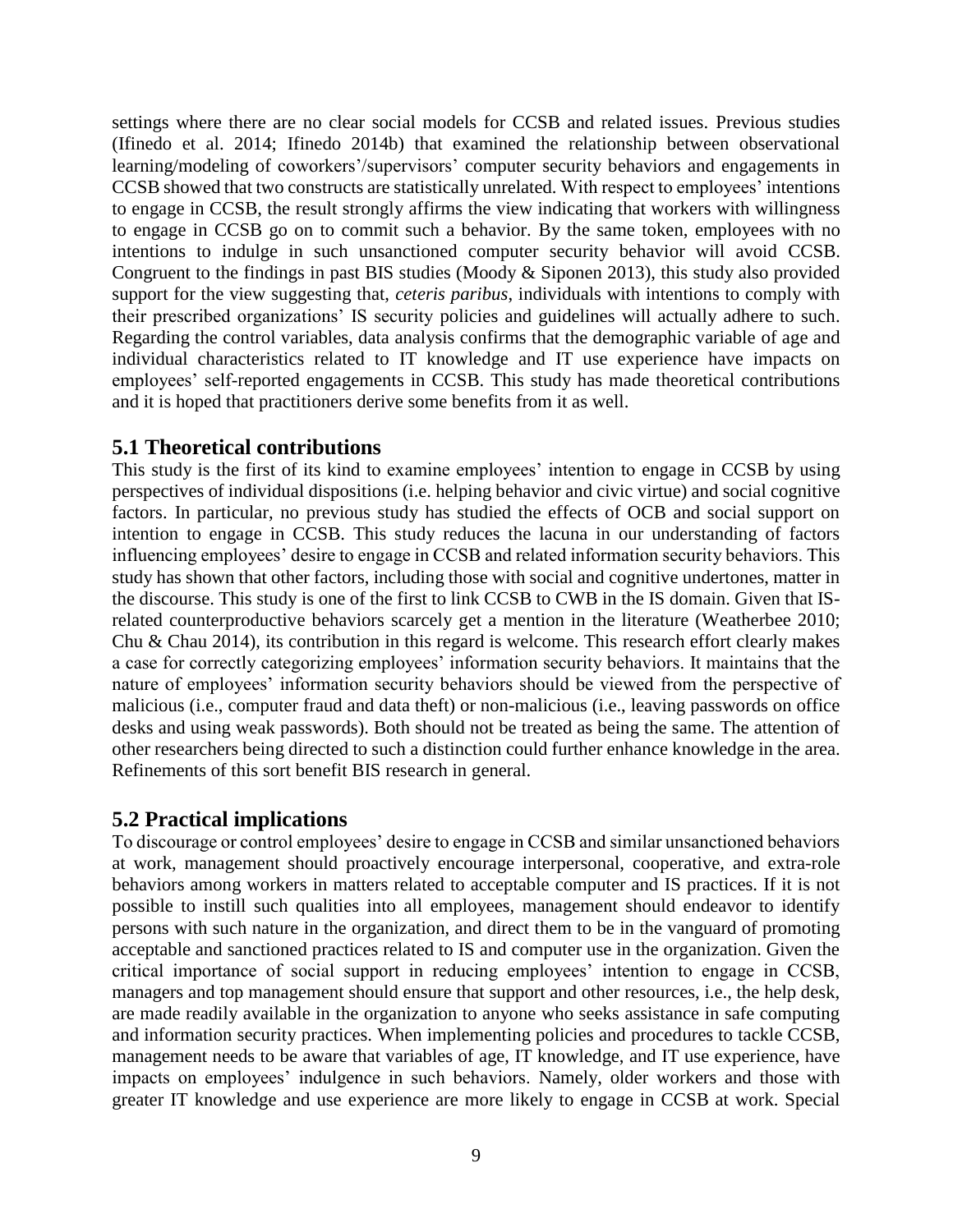attention could be paid to such cohorts of workers in attempt to effectively manage employees' engagements in CCSB and similar unsanctioned computer security practices and behaviors in work settings.

### **5.3 Study's limitations and future research directions**

First, the number of measures used to represent some of the constructs could be increased. Second, as the study used the views of employees, it is difficult to know whether the findings are generalizable to all human agents, i.e., consultants, partners' workers, and ex-employees. Third, the data came from a cross-sectional field survey; longitudinal data may facilitate more insight. Future studies should endeavor to overcome the shortcomings in this study. Attention should be paid to other end-user security behaviors, such as malicious CCSB, in future studies. Other aspects of SCT, i.e., outcome expectancies, facilitators, and self-regulation; and OCB, i.e., loyalty and sportsmanship, could be explored.

### **Acknowledgement**

Funding for this study was received from Social Sciences and Humanities Research Council of Canada.

### *References*

- Albrechtsen, E. (2007) "A Qualitative Study of Users' View on Information Security", Computer and Security, 26(4), pp. 276-289.
- Anderson, C. L. and Agarwal, R. (2010) "Practicing Safe Computing: A Multimethod Empirical Examination of Home Computer User Security Behavioral Intentions", MIS Quarterly, 34(3), pp. 613-643.
- Bandura, A. (1986) Social Foundations of Thought and Action: A Social Cognitive Theory, Englewood Cliffs, N.J.: Prentice-Hall.
- Bandura, A. (2004) "Health Promotion by Social Cognitive Means", Health Education & Behavior, 31(2), pp. 143-164.
- Bulgurcu, B., Cavusoglu, H. and Benbasat, I. (2010) "Information Security Policy Compliance: An Empirical Study of Rationality-Based Beliefs and Information Security Awareness", MIS Quarterly, 34(3), pp. 523-548.
- Chin, W. (1998) "Issues and Opinion on Structural Equation Modeling", MIS Quarterly, 22(1), vii-xvi.
- Chu, A. M. Y. and Chau, P.Y.K. (2014) "Development and Validation of Instruments of Information Security Deviant Behavior", Decision Support Systems, 66, pp. 93–101.
- D'Arcy, J. P. and Devaraj, S. (2012) "Employee Misuse of Information Technology Resources: Testing A Contemporary Deterrence Model", Decision Sciences, 43(6), pp. 1091-1124.
- D'Arcy, J., Herath, T. and Shoss, M. K. (2014) "Understanding Employee Responses to Stressful Information Security Requirements: A Coping Perspective", Journal of Management Information Systems, 31(2), pp. 285–318.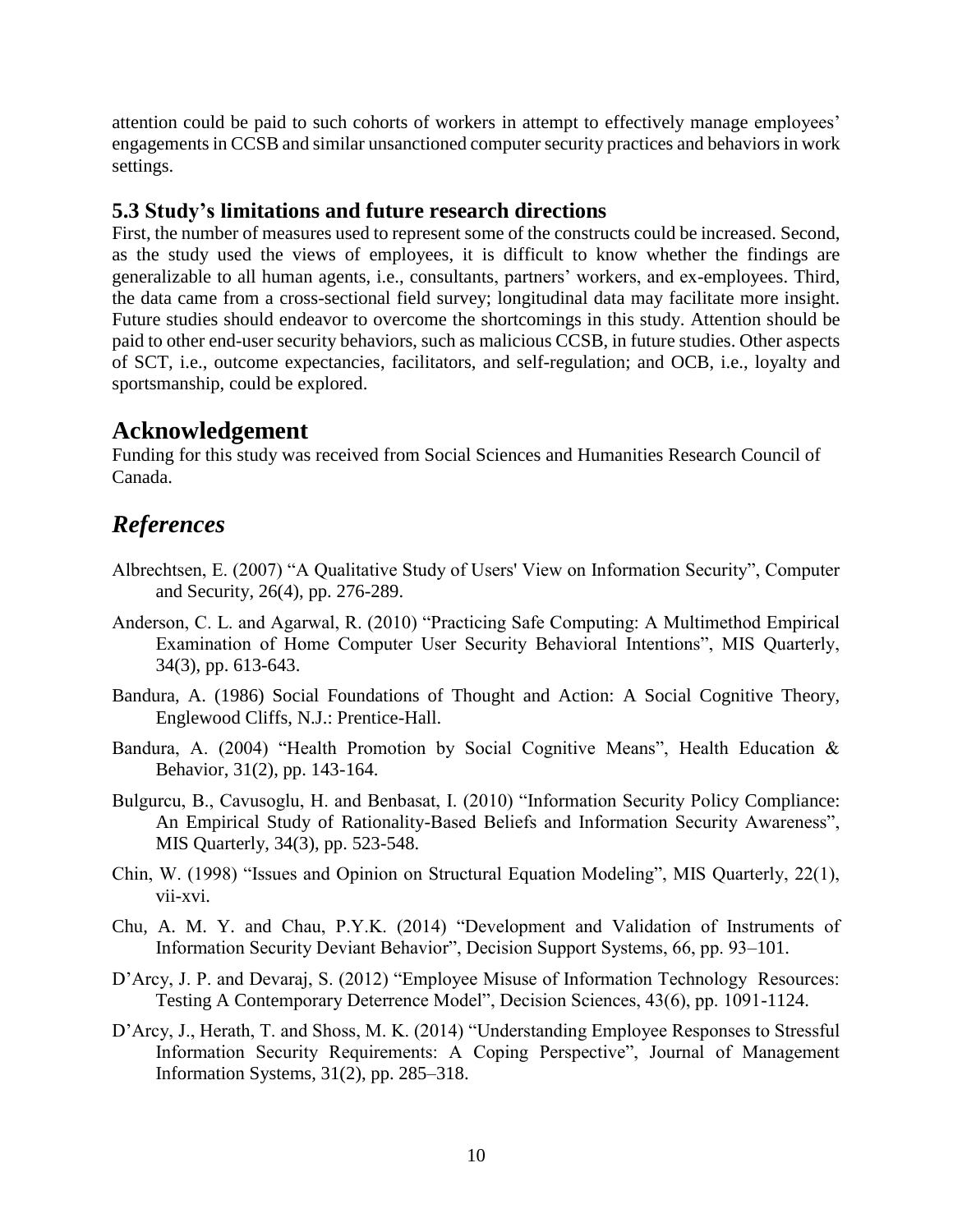- Fornell, C., D.F. Larcker (1981). Evaluating structural equations models with unobservable variables and measurement error, Journal of Marketing Research, 8(1), 39-50.
- Glomb T. M. and Liao H. (2003) "Interpersonal Aggression in Work Groups: Social Influences, Reciprocal and Individual Effects", Academy of Management Journal, 46, pp. 486–496.
- Guo, K. H. (2013) "Security-related Behavior in Using Information Systems in The Workplace: A Review and Synthesis", Computers & Security, 32, pp. 242-251
- Guo, K. H., Yuan, Y., Archer, N.P. and Connelly, C.E. (2011) "Understanding Nonmalicious Security Violations in the Workplace: A Composite Behavior Model", Journal of Management Information Systems, 28(2), pp. 203–236.
- Herath, T. and Rao H. R. (2009a) "Protection Motivation and Deterrence: A Framework for Security Policy Compliance in Organizations", European Journal of Information Systems, 18(2), pp. 106-125.
- Herath, T. and Rao, H. R. (2009b) "Encouraging Information Security Behaviors: Role of Penalties, Pressures and Perceived Effectiveness", Decision Support Systems, 47(2), pp. 154-165.
- Ifinedo, P. (2012) "Understanding Information Systems Security Policy Compliance: An Integration of the Theory of Planned Behavior and the Protection Motivation Theory", Computer & Security, 31(1), pp. 83-95.
- Ifinedo, P. (2014a) "Information Systems Security Policy Compliance: An Empirical Study of the Effects of Socialisation, Influence, and Cognition", Information & Management, 51(1), pp. 69-79.
- Ifinedo, P. (2014b) "Social Cognitive Determinants of Non-Malicious, Counterproductive Computer Security Behaviors (CCSB): An Empirical Analysis", the 8th Mediterranean Conference on Information Systems - MCIS2014, Sept. 3 – 5, 2014, Verona, Italy.
- Ifinedo, P., Cashin, J. and Ojo, O. (2014) "Social-Cognitive Mechanisms and Counterproductive Computer Security Behaviors (CCSB): An Analysis of Links, the 44th. Annual Atlantic Schools of Business (ASB) Conference, Sept 26 - 28, 2014, Halifax, Canada.
- Kock, N. (2014). WarpPLS 4.0 user manual. ScriptWarp Systems. https://dl.dropboxusercontent.com/u/95489293/WarpPLS-Pubs/UserManual\_v\_4\_0.pdf
- Loch, K. D., Carr, H. H. and Warkentin, M. E. (1992) "Threats to Information Systems: Today's Reality, Yesterday's Understanding", MIS Quarterly, 16(2), pp. 173-186.
- Moody, G. D. and Siponen, M. (2013) "Using the Theory of Interpersonal Behavior to Explain Non-Workrelated Personal Use of the Internet at Work", Information & Management, 50, pp. 322–335
- Organ, D. W. (1988) Organizational Citizenship behavior: The Good Soldier Syndrome, Lexington, MA: Lexington Books.
- Petter, S., Straub, D. and Rai, A. (2007) "Specifying Formative Constructs in Information Systems Research", MIS Quarterly, 31(4), pp. 623–656.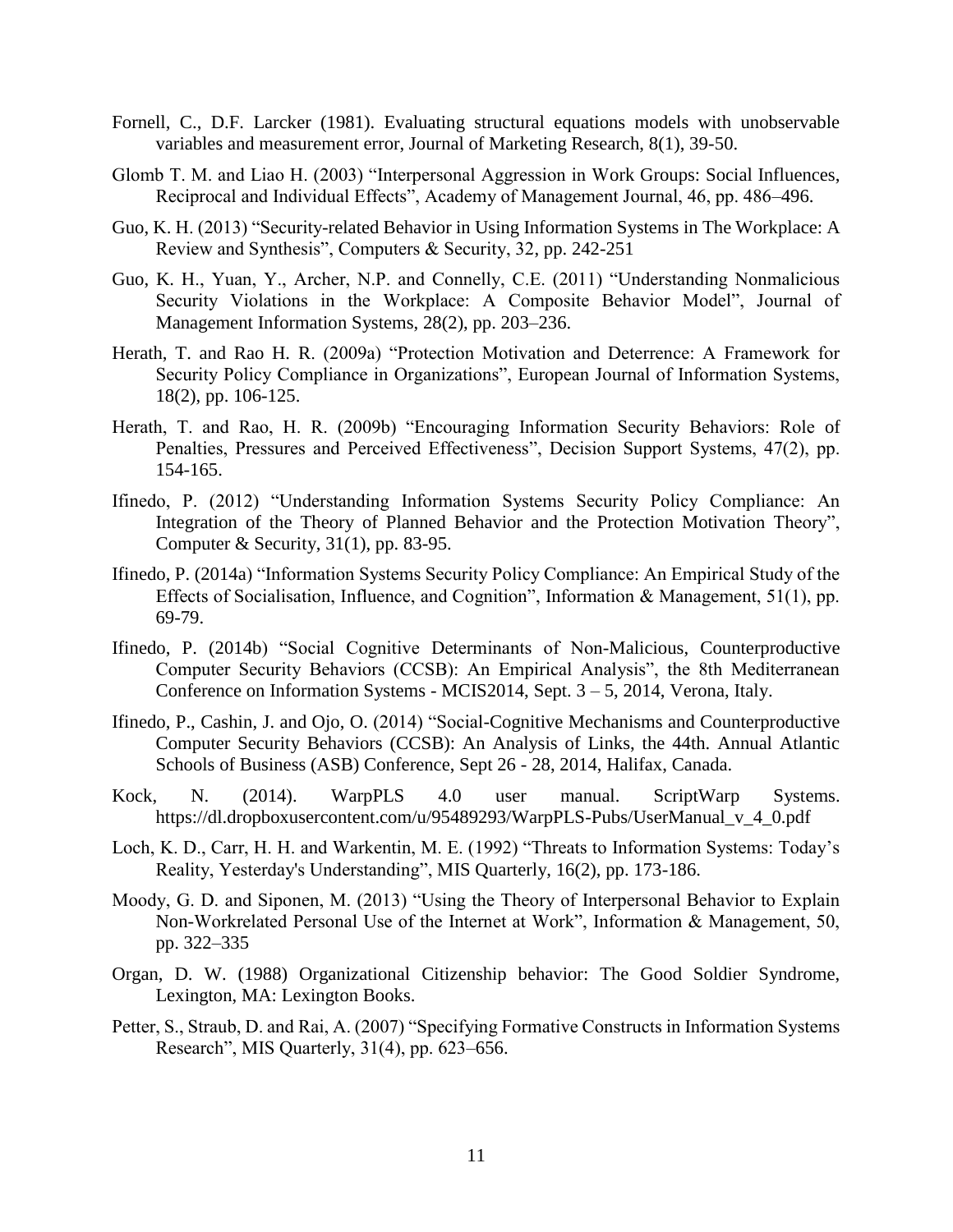- Podsakoff, P. M., MacKenzie, S. B., Paine, J. B. and Bachrach, D. G. (2000) "Organizational Citizenship Behaviors: A Critical Review of the Theoretical and Empirical Literature and Suggestions for Future Research"' Journal of Management, 26(3), pp. 513-563.
- Podsakoff, P. M., Ahearne, M., and MacKenzie, S. B. (1997) "Organizational Citizenship Behavior and the Quantity and Quality of Work Group Performance", Journal of Applied Psychology, 82, pp. 262–270.
- Podsakoff, P. M., MacKenzie, S. B., Lee, J. Y. and Podsakoff, N. P. (2003) "Common Method Biases in Behavioral Research: A Critical Review of the Literature and Recommended Remedies", Journal of Applied Psychology, 88(5), pp. 879-903.
- Rhee, H., Kim, C. and Ryu, Y. (2009) "Self-efficacy in Information Security: Its Influence on End Users' Information Security Practice Behavior"' Computer and Security, 28(8), pp. 816-26.
- Richardson, R. (2012) "CSI Computer Crime and Security Survey 2010/2011. Computer Security Institute, New York, Http://gocsi.com/survey/.
- Sarason, I. G., Levine, H. M., Basham, R. B. and Sarason, B. R. (1983) "Assessing Social Support: The Social Support Questionnaire"', Journal of Personality and Social Psychology, 47, pp. 378-389.
- Sheeran P. (2002). Intention-behavior Relations: A Conceptual and Empirical Review in Stroebe, W. and Hewstone, M. (Eds.) European Review of Social Psychology, 12, Chichester: Wiley, pp. 1-30.
- Sheppard, B. H., Hartwick, J. and Warshaw, P.R. (1988) "The Theory of Reasoned Action: A Metaanalysis of Past Research with Recommendations for Modifications and Future Research", Journal of Consumer Research, 15, pp. 325–343.
- Spector, P. E. and Fox, S. (2010) "Counterproductive Work Behavior and Organisational Citizenship Behavior: Are They Opposite Forms of Active Behavior?", Applied Psychology: An International Review, 59(1), pp. 21–39.
- Stanton, J. M., Stam, K. R, Mastrangelo, P. and Jolton, J. (2005) "Analysis of End User Security Behaviors", Computers & Security, 24(2), pp. 124-133.
- Tilden, V. P. and Weinert, S. C. (1987) "Social Support and the Chronically Ill Individual", Nursing Clinics of North America, 22 (3), pp. 613–620.
- Verizon Business Systems (2011) "2011 Data Breach Investigations Report, Verizon RISK Team Research Report, New York, NY: Verizon Communications.
- Walz, S. and Niehoff, B.P. (2000) "Organizational Citizenship Behaviors: Their Relationship to Organizational Effectiveness", Journal of Hospitality & Tourism Research, 24, pp. 108–126.
- Weatherbee, T. G. (2010) "Counterproductive Use of Technology at Work: Information & Communications Technologies and Cyberdeviancy", Human Resource Management Review, 20(1), pp. 35–44.
- Yen, H. R. Li, E. Y. and Niehoff, B. P. (2008) "Do Organizational Citizenship Behaviors Lead to Information System Success? Testing the Mediation Effects of Integration Climate and Project Management", Information & Management, 45, pp. 394–402.